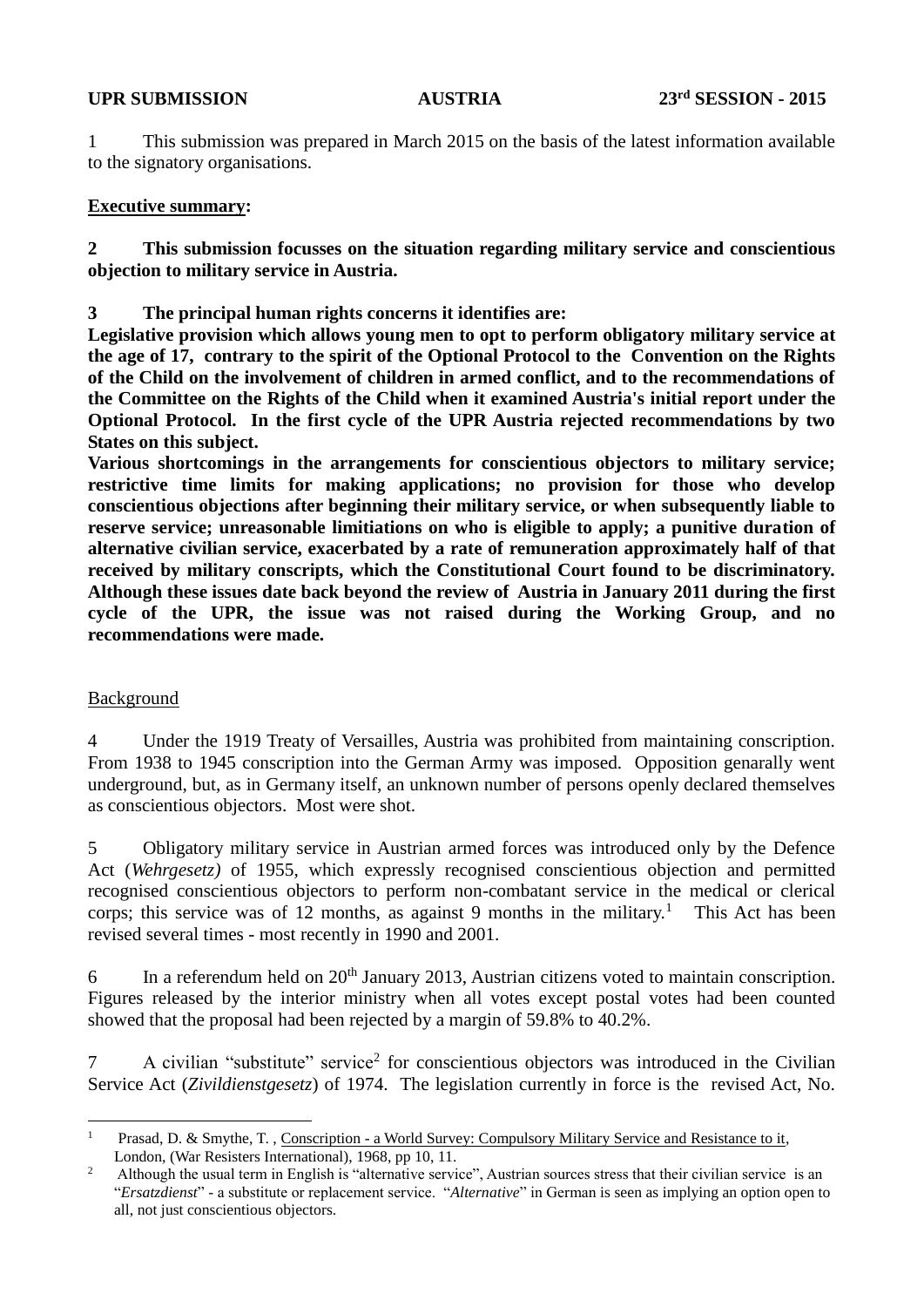679/1986, with subsequent amendments, most recently in Act No. 106/2005.

8 Initially, the duration of civilian service was the same as that of military service. All claims of conscientious objection were scrutinised individually and involved a personal appearance in front of the investigating commission. The amending Act (*ZDG-Novelle*) of 1991 abolished this process, but at the same time increased the length of the Civilian Service from 8 to 10 months. There were further increases to 11 months in 1994 and to 12 months in 1996. Amending Acts of 2005 reduced the duration of military and civilian service to six months and nine months respectively, thus maintaining the latest 150% ratio. This means that for a person who performs alternative civilian service, half as long again is taken from their normal education and career progression as is in the case of a person performing military service.

9 Under the current arrangements all resident male Austrian citizens are obliged to register for military service during the calendar year of their  $18<sup>th</sup>$  birthday; thus those born in 1996 are being registered in 2014. The only absolute exceptions are for priests, members of holy orders, theological students training for a career in the ministry, or those who following such studies are engaged in pastoral work or spiritual teaching - provided in all cases that they are members of "recognised religions"<sup>3</sup>. In the cases of *Gütl v. Austria* and *Löffelmann v. Austria* the European Court of Human Rights<sup>4</sup> found violations because the Jehovah's Witnesses, having the status only of a "registered religious community" do not benefit from the complete exemptions granted to members of recognised churches.

10 A citizen liable for military service who has his principal residence outside Austria must report the fact to the nearest embassy or consulate. Should he return to live in Austria before the age of 35 he has three weeks in which to report to the provincial military headquarters. Dual nationals "who fulfil the requirements of the Hague Protocol" are required to supply proof that they have already performed obligatory military service in the forces of another contracting State.

11 Those in the appropriate age cohort are summoned to register on a specific date according to commune of residence and alphabetical order of name. The summons also applies in principle to anyone liable to military service who has for any reason not perviously registered. Identity documents and a considerable amount of medical information must be supplied; the principal function of this process is to identify any medical hindrances to recruitment. Devout Islamic and Jewish recruits must provide certification from the appropriate religious authorities (which are both on the list of "recognised religions"); special arrangements will be made for their call up so that their military duties will not conflict with their religious observances; if this information is not provided until after call-up and it is impossible to make suitable arrangements the recruit concerned will be stood down and called up the following year.

12 From his seventeenth birthday, a citizen may anticipate the summons to register and, subject to the consent of his parent or guardian, may choose to enlist for his obligatory military service before his eighteenth birthday. No recruit is subject to mandatory call-up until after his eighteenth birthday. The Committee on the Rights of the Child, in its concluding observations on Austria's initial report under the Optional Protocol to the Convention on the Rights of the Child on the involvement of children in armed conflict (OP/CAC), noted "that Section 9, paragraph 2, of the National Defence Act, sets the minimum age of voluntary recruitment at 17 years." and recommended "that the State party consider the possibility to increase the minimum age for voluntary recruitment to 18 years"<sup>5</sup>; the Committee did not address the questionable assumption

<sup>1</sup> <sup>3</sup> See paras 290 - 320 of the Austria's Fourth Periodic Report under the ICCPR (CCPR/C/AUT/4), and the list at www.help.gv.at/Content.Node/82/Seite.820100.html 4

Applications nos. [49686/99](http://hudoc.echr.coe.int/sites/eng/Pages/search.aspx#{) and [42967/98;](http://hudoc.echr.coe.int/sites/eng/Pages/search.aspx#{) judgements of 12 March, 2009.

<sup>5</sup> UN Document Ref. CRC/C/OPAC/CO/2, January 2005, paras 5 and 6.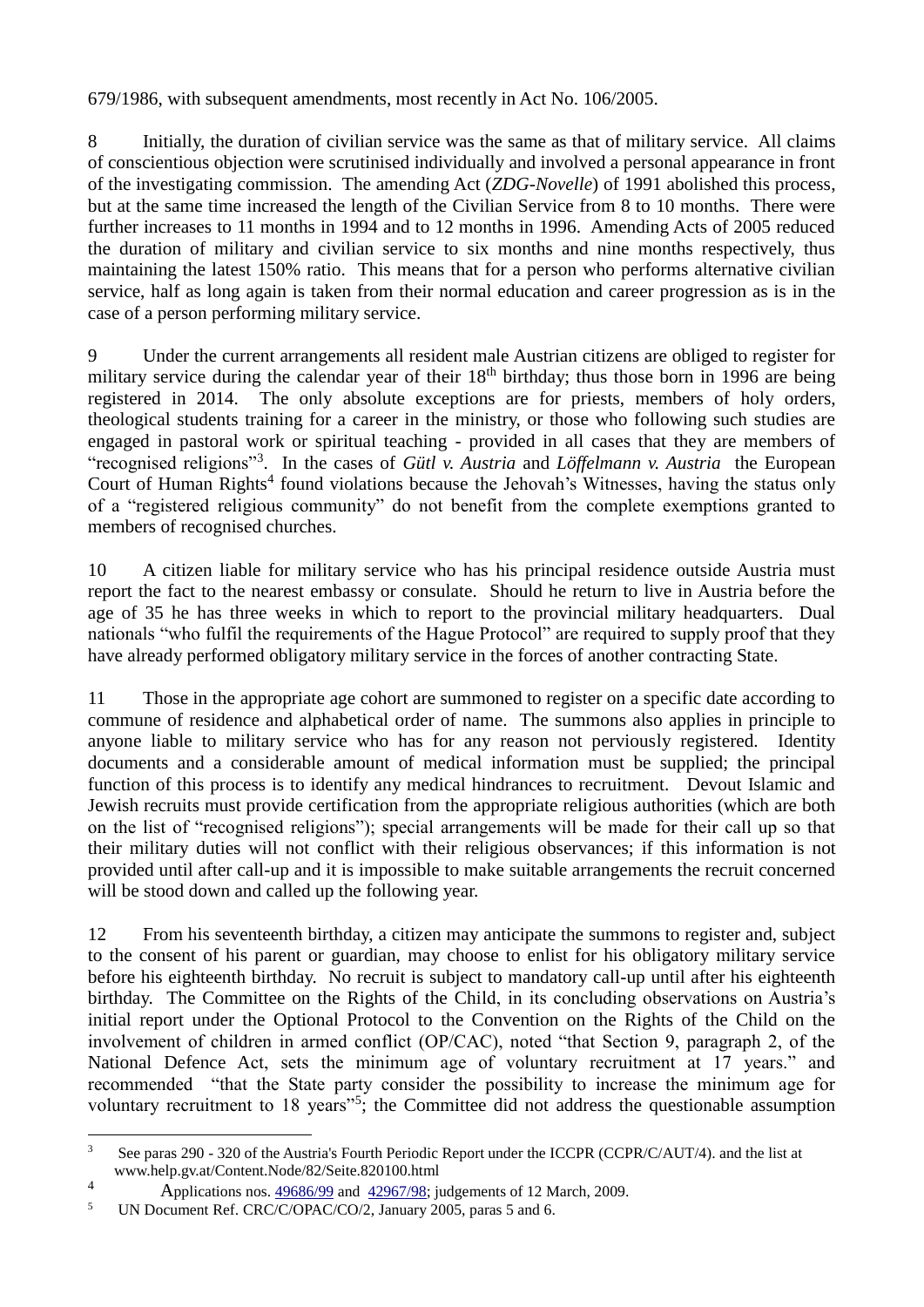that an option regarding the timing of enlistment for obligatory military service made such recruitment voluntary, and thus, subject to certain conditions, permissible under the OP/CAC.

13 In the first cycle of the Universal Periodic Review, Ghana and Slovakia recommended that Austria "Raise the age for all enrolments into the armed forces to the age of at least 18 in accordance with the CRC recommendation."<sup>6</sup>

14 In its written responses<sup>7</sup> Austria stated that it did not accept the recommendation: "The option of performing the military service starting at the age of 17 is based solely on the voluntary enlistment of the person concerned and requires the consent of his legal guardian. Neither the direct participation in combat nor the voluntary enlistment for military service in international operations is admissible. Under these provisions, full respect of the entire Convention on the Rights of the Child including its Optional Protocol is guaranteed."

15 It is believed that the summons to register is accompanied by written information about the possibility of civilian service for conscientious objectors.<sup>8</sup> No mention of conscientious objection nor of civilian service can however be traced in the section of the Ministry of Defence website<sup>9</sup> containing information for conscripts; for such information a conscientious objector would have to find the website of the Civilian Service Agency (*Zivildienstverwaltung*).

16 The requirement to perform military service applies until the acceptance of an application to perform Civilian Service, which must incorporate a declaration of conscientious objection which fits the description in the Act. Helpfully, the application form which may be downloaded from the website of the Civilian Service Agency gives the recommended wording in a preprinted declaration; all that the applicant needs to do is add his signature. The declaration reads:

"I hereby expressly declare: a) that I am unable to perform military service because I refuse on grounds of conscience to resort to armed force against other human beings - except in self-defence or in emergency to protect others - and thus the performance of military service would present me with a crisis of conscience b) for that reason I wish to perform civilian service."<sup>10</sup>

17 The Austrian authorities have made it clear, however, that a conscientious objector is free to make a declaration in his own words, and that the application need not be made on the prescribed form; it may even in the first instance be registered orally.<sup>11</sup> This could be important in view of the very strict time limits which apply. Under Article 1(2) of the Civilian Service Act application to perform Civilian Service must be made within six months of receiving notification of fitness for military service following first registration; the right to apply for Civilian Service is however suspended from two days before the receipt of call-up notice until military service is performed or the call-up notice is rescinded; there is no possibility of a transfer to Civilian Service after call-up. Moreover reservists may not declare themselves conscientious objectors until three years have elapsed from the day of their first call-up. There are no legislative provisions to allow the release of regular members of the armed forces who declare a conscientious objection.

1

<sup>&</sup>lt;sup>6</sup> A/HRC/17/8, 18<sup>th</sup> March 2011 (Working Group on  $26<sup>th</sup>$  January 2011), para 93.47. 7

A/HRC/17/8/Add.1

<sup>8</sup> Ibid.

<sup>9</sup> http://grundwehrdienst.bundesheer.at

<sup>10</sup> "Ich erkläre hiemit ausdrücklich, a) die Wehrpflicht nicht erfüllen zu können, weil ich es - von den Fällen der persönlichen Notwehr oder Nothilfe abgesehen - aus Gewissensgründen ablehne, Waffengewalt gegen andere Menschen anzuwenden und daher bei Leistung des Wehrdienstes in Gewissensnot geraten würde, b) deshalb Zivildienst leisten zu wollen."

Reply of the Austrian Government to the questionnaire on "best practices concerning the right of everyone to have conscientious objections to military service", circulated by the Office of the High Commissioner on Human Rights, 2003.